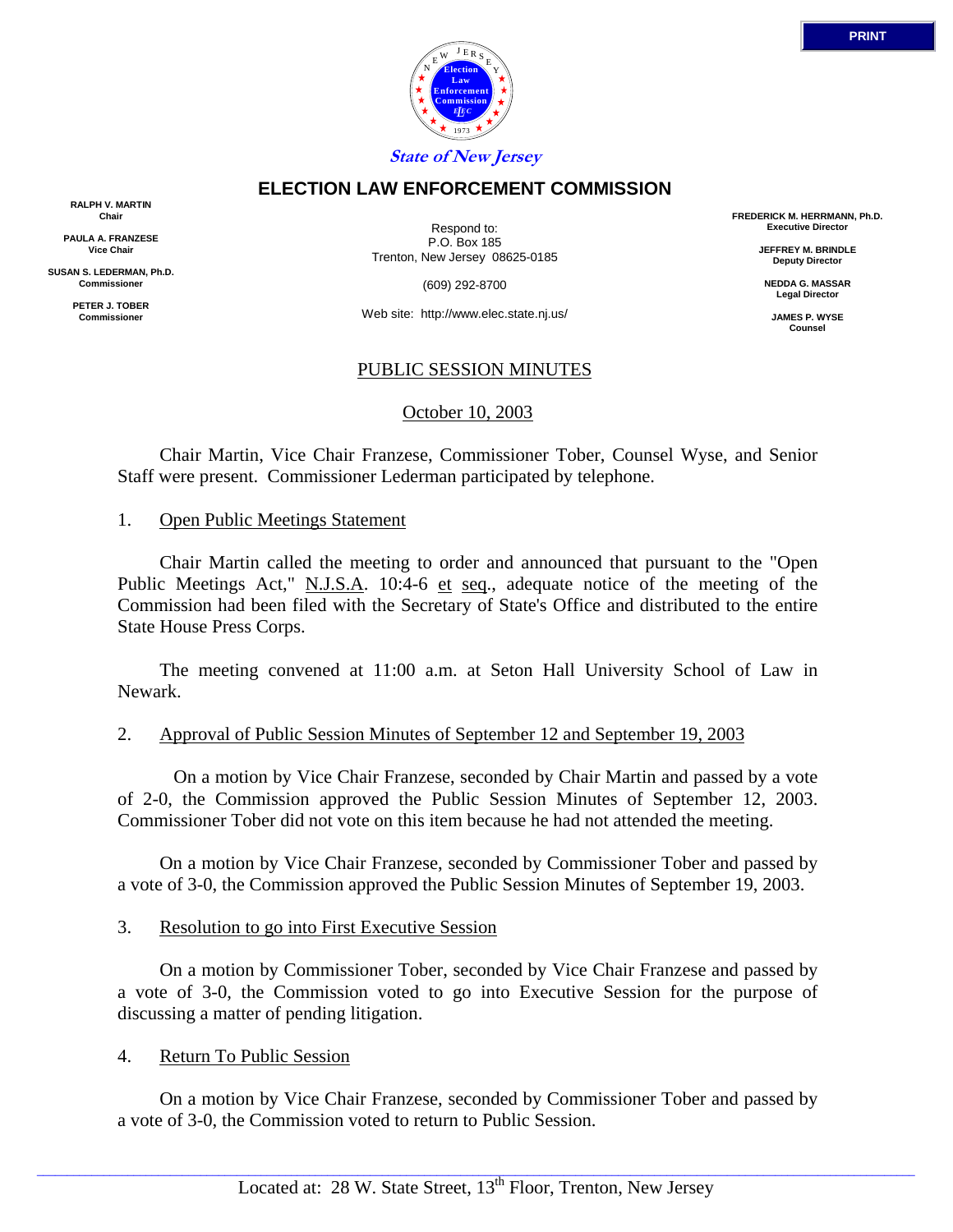# Public Session Minutes October 10, 2003 Page 2

#### 5. Executive Director's Report

Commissioner Lederman joined the meeting at this point.

## A. Computer Developments

Executive Director Herrmann announced that the Compliance and Information staff is running a "pilot program" this fall to test new electronic filing software that includes campaign management tools. According to the Executive Director, treasurers from three legislative districts attended an August seminar to learn how to use the new program.

Executive Director Herrmann reported that a new national campaign disclosure survey found that New Jersey has "one of the best campaign finance disclosure programs in the country." The Executive Director noted that New Jersey ranked  $8<sup>th</sup>$  up from  $12<sup>th</sup>$  in a similar 1999 survey and that the report gave great praise to two white papers that were on the web site. Executive Director Herrmann said that staff is continuing to work on web site improvements so that our next ranking should even be higher.

The Executive Director announced that the Eagleton Institute of Politics' new web page for the fall elections, "New Jersey Voter Information-Legislative Races 2003," contains a link to ELEC's web page.

## B. Open Public Records Act (OPRA) Update

 Executive Director Herrmann reported that ELEC ranks second among the divisions in the Department of Law and Public Safety in the receipt of OPRA requests. He noted that without any additional resources, the staff has worked hard to keep up. Executive Director Herrmann advised the Commission that Director of Compliance and Information Evelyn Ford is our designated custodian and has done a terrific job as our point person in this important area. He mentioned that at some point in the future, the Commission may have to request more funding to handle properly this essential new task.

## C. Council on Governmental Ethics Laws (COGEL) Conference

Executive Director Herrmann informed the Commission that Director of Systems Administration Carol Neiman and he represented ELEC at the  $25<sup>th</sup>$  annual COGEL Conference in Austin, Texas from September 21, to September 24, 2003. He said that among the many speakers and programs were sessions updating campaign finance and lobbying legislation and litigation as well as advances in electronic disclosure systems. He noted also that there were sessions about clean election laws in Arizona, Maine, and Massachusetts and the Bipartisan Campaign Reform Act of 2002 (BCRA).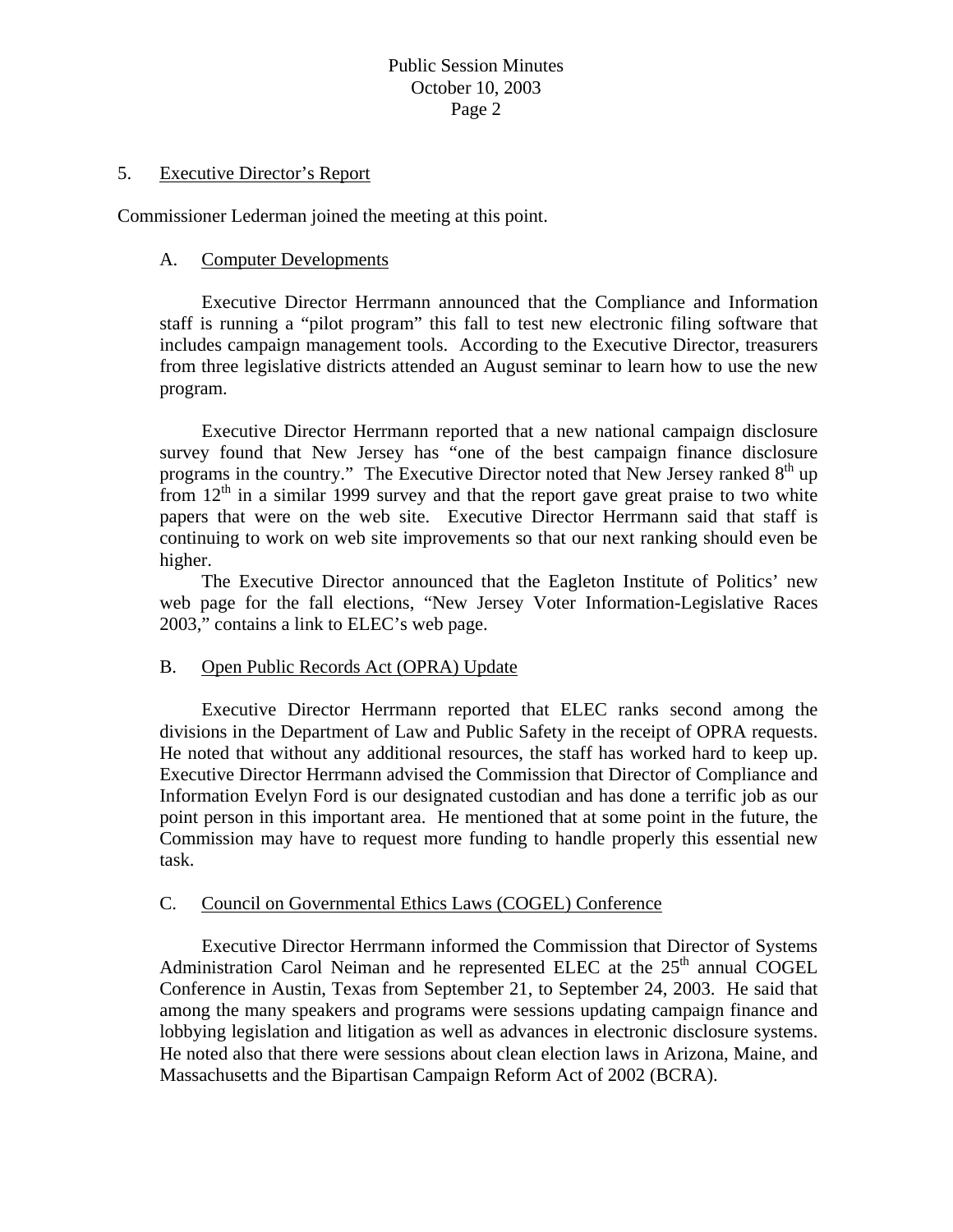# Public Session Minutes October 10, 2003 Page 3

According to the Executive Director, there was great interest in the Hudson County case and he spoke about it during the campaign finance update session. Executive Director Herrmann advised the Commission that he also led the "First Timers Session" and a breakfast table topics discussion about how to strengthen ethics agencies. The Executive Director mentioned that ELEC's first Chair, Frank Reiche, presented a COGEL history at the awards banquet. According to Executive Director Herrmann, he was the founding chair of the organization a quarter of a century ago. Executive Director Herrmann reported that former President Jimmy Carter received this year's COGEL Award; Nicole Gordon, the Executive Director of the New York City Campaign Finance Board, got the COGEL Service Award; and former Deputy Director Ron Gould of Elections Canada was named an Honorary Lifetime Member.

Executive Director Herrmann announced that Legal Director Massar, Director of Systems Administration Neiman, and he were recognized in the program for service on COGEL's subcommittees. According to the Executive Director, he served on the Awards and Publications Subcommittees, Legal Director Massar on the Model Laws Subcommittee, and Director of Systems Administration Neiman on the Technology Subcommittee. Executive Director Herrmann said that he nominated Legal Director Massar for the Steering Committee, adding that no one from ELEC has served on it since he did in the late eighties. The Executive Director noted that he placed the Annual Report, White Paper No. 16 "A Resurgent Party System: Repartyization Takes Hold," the "COGEL Bibliography," and "Lobbying in New Jersey 2003" in the publications/exhibits area and that all moved quickly. According to Executive Director Herrmann, he also sent various materials he collected including an electronic filing survey and a pacronym index back to the office for our ELEC library and staff use. Finally, the Executive Director said that he was asked by COGEL officials to help recruit New Jersey local government ethics boards for COGEL and to work on the creation of a COGEL archives.

Executive Director Herrmann announced future COGEL conference sites. They are:

- San Francisco December  $5<sup>th</sup>$  December 8, 2004;
- $\bullet$  Boston 2005;
- New Orleans  $-2006$ ; and,
- $\bullet$  Victoria, British Columbia 2007.

#### D. Staff Activities

Executive Director Herrmann informed the Commission that on October  $2<sup>nd</sup>$ , 2003, Deputy Director Brindle gave a talk about campaign finance at Raritan Valley Community College and that former Senator and gubernatorial candidate Raymond Bateman and current Senator Walter Kavanaugh were in the audience. The Deputy Director has been an adjunct professor at the College for a number of years, said Executive Director Herrmann.